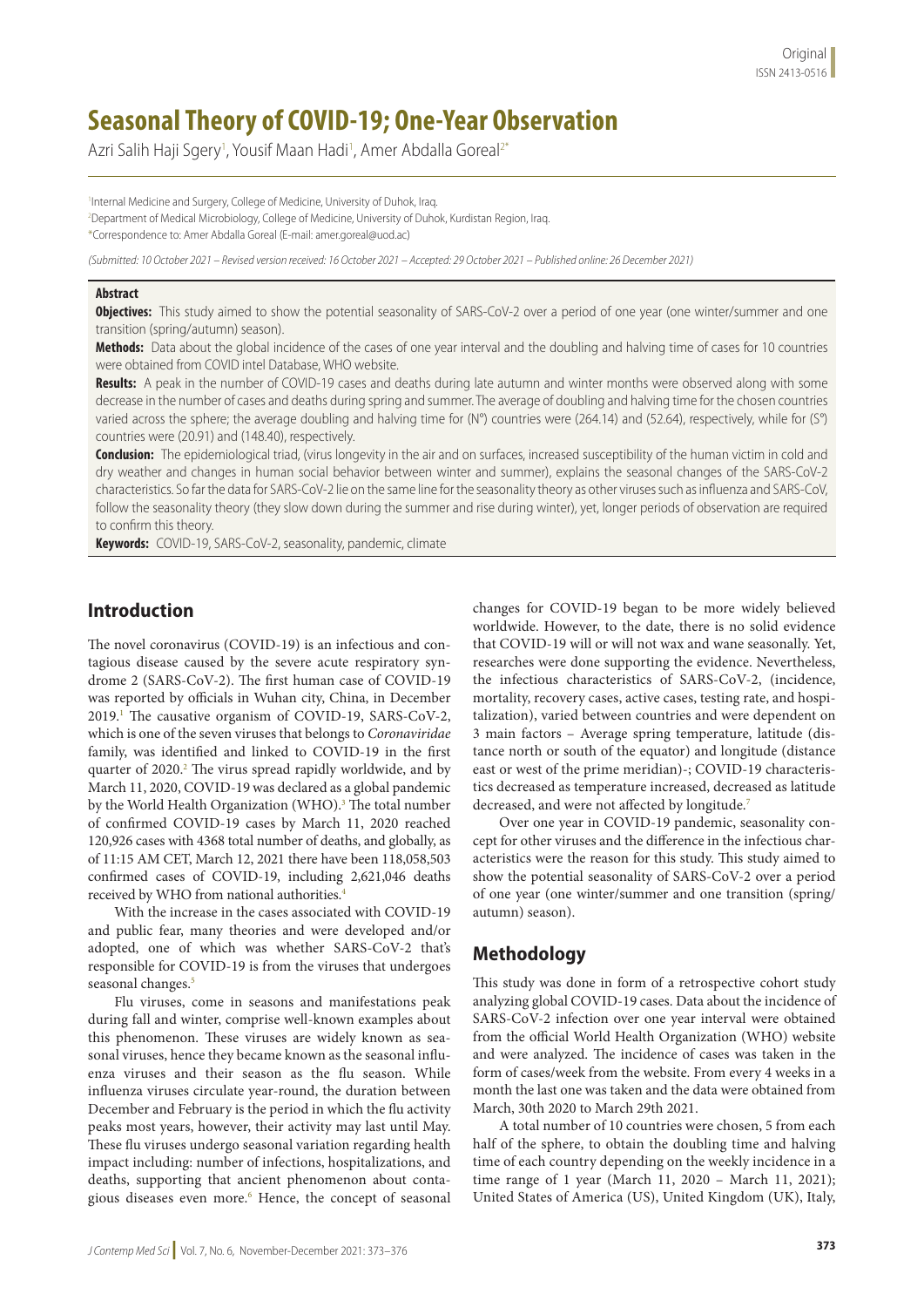France and Spain were the countries chosen from the northern hemisphere and Australia, New Zealand, Brazil, Argentina and Chile were chosen from the southern hemisphere.

Doubling times and halving times are useful measures in assessing the rate at which a disease spreads. These values can change depending on context and public health measures put in place. Doubling time - defined as the time it would take for the number of new daily cases to double which is a key variable in understanding the speed of growth of an outbreak. Conversely, once an epidemic has reached its peak and the number of daily new cases begins to decrease, these growth models are used to characterize the halving time of the epidemic, defined as the time taken for the number of new daily cases to halve.

# **Results**

Tables 1 and 2 shows the doubling and halving time of a total 10 countries from northern  $(N^{\circ})$  and southern  $(S^{\circ})$  hemispheres, respectively. The highest doubling time was seen for Italy (N°) (1075.38 days) and the lowest was seen in Chile (S°) (17.97 days) although Australia and New Zealand were having none. Additionally, the highest halving time was seen in New Zealand ( $S^{\circ}$ ) (291.13 days), while the lowest seen in Spain ( $N^{\circ}$ ) (13.33 days). The average doubling time was lower for countries in southern hemisphere (20.91) than for northern hemisphere (264.14), while the average halving time was lower for countries in the northern hemisphere (52.64) than for southern hemisphere (148.40).

Chart 1 shows the global and regional incidence of COVID-19 cases in a 4 week period, from March 1st, 2020 to May 1st, 2021. Global weakly incidence of COVID-19 shows peak in incidence at different times for different regions until March 15; America (Dec-Jan), Europe and Eastern Mediterranean (Nov-Dec), South East Asia (Sept-Oct), Africa (Jan) and Western Pacific (Jan-Feb).

# **Discussion**

The uncertainty about SARS-CoV-2 seasonality remained the center of attention of many researchers, especially after the preliminary laboratory trials suggested the virus survives longer outside the human body than other viruses.<sup>8</sup>

As it is shown in the plot, the characteristics of the cases rose in the last quarter of 2020 – beginning of 2021. Factors that might have an effect on this rise can be explained by the epidemiologic triad, which is the traditional model for infectious disease: pathogen (agent) factors, host factors (susceptibility), and factors of the environment that brings the host and agent together. Among the pathogen factors: genetics, mode of transmission, mutations, duration of the infection and the window of transmissibility. Host factors: human behavior as hygiene, personal choices, age, and sex. Other host factors include: genetic composition, nutritional and immunologic status, anatomic structure, presence of disease or medications, and psychological makeup. Environmental factors include: climate, humidity, distance from the equator, and socioeconomic factors such as crowding, sanitation, and the availability of health services<sup>9</sup>

Although one year does not give definite evidence, temperature seems to affect the viral characteristics. The variation in temperature in different regions of the world is created by solar energy received which varies between regions and seasons. For instance, the temperature in Brazil varies less than other regions as it's closer to the equator and has a generally warmer climate, hence, the incidence of COVID-19 cases does not vary much with seasons of the year, unlike the United States.<sup>4,7</sup> On the same line, a study in Indonesia showed that weather affected disease incidence and it might have been an important factor in decreasing the number of COVID-19 cases in that country.10

Viral disease slows down during the summer for certain viruses, including influenza and SARS-CoV, additionally; low temperatures were negatively correlated with incidence of cases for these viruses.<sup>7</sup> This correlation is usually seen with

| Table 1. Peak of cases in season, doubling and halving time per country in the northern hemisphere |                   |                      |                     |                      |  |  |
|----------------------------------------------------------------------------------------------------|-------------------|----------------------|---------------------|----------------------|--|--|
| Country                                                                                            | <b>Hemisphere</b> | Doubling time (days) | Halving time (days) | <b>Peak of cases</b> |  |  |
| France                                                                                             | N°                | 48.95                | 101.65              | Autumn               |  |  |
| Italy                                                                                              | N°                | 1075.38              | 106.39              | Autumn               |  |  |
| Spain                                                                                              | N°                | 69.46                | 13.33               | Winter               |  |  |
| United Kingdom                                                                                     | $N^{\circ}$       | 58.99                | 17.45               | Winter               |  |  |
| United States of America                                                                           | $N^{\circ}$       | 67.93                | 24.38               | Winter               |  |  |
| Average                                                                                            |                   | 264.14               | 52.64               |                      |  |  |

Table 2. **Peak of cases in season, doubling and halving time per country in the southern hemisphere**

| <b>Country</b> | <b>Hemisphere</b> | Doubling time (days) | Halving time (days) | Peak of cases |
|----------------|-------------------|----------------------|---------------------|---------------|
| Australia      | $S^{\circ}$       | -                    | 48.68               | Summer        |
| Argentina      | $S^{\circ}$       | 18.88                | 171.69              | Autumn        |
| <b>Brazil</b>  | $S^{\circ}$       | 67.71                | 37.05               | Winter        |
| Chile          | $S^{\circ}$       | 17.97                | 193.46              | Summer        |
| New Zealand    | $S^{\circ}$       | -                    | 291.13              |               |
| Average        |                   | 20.91                | 148.40              |               |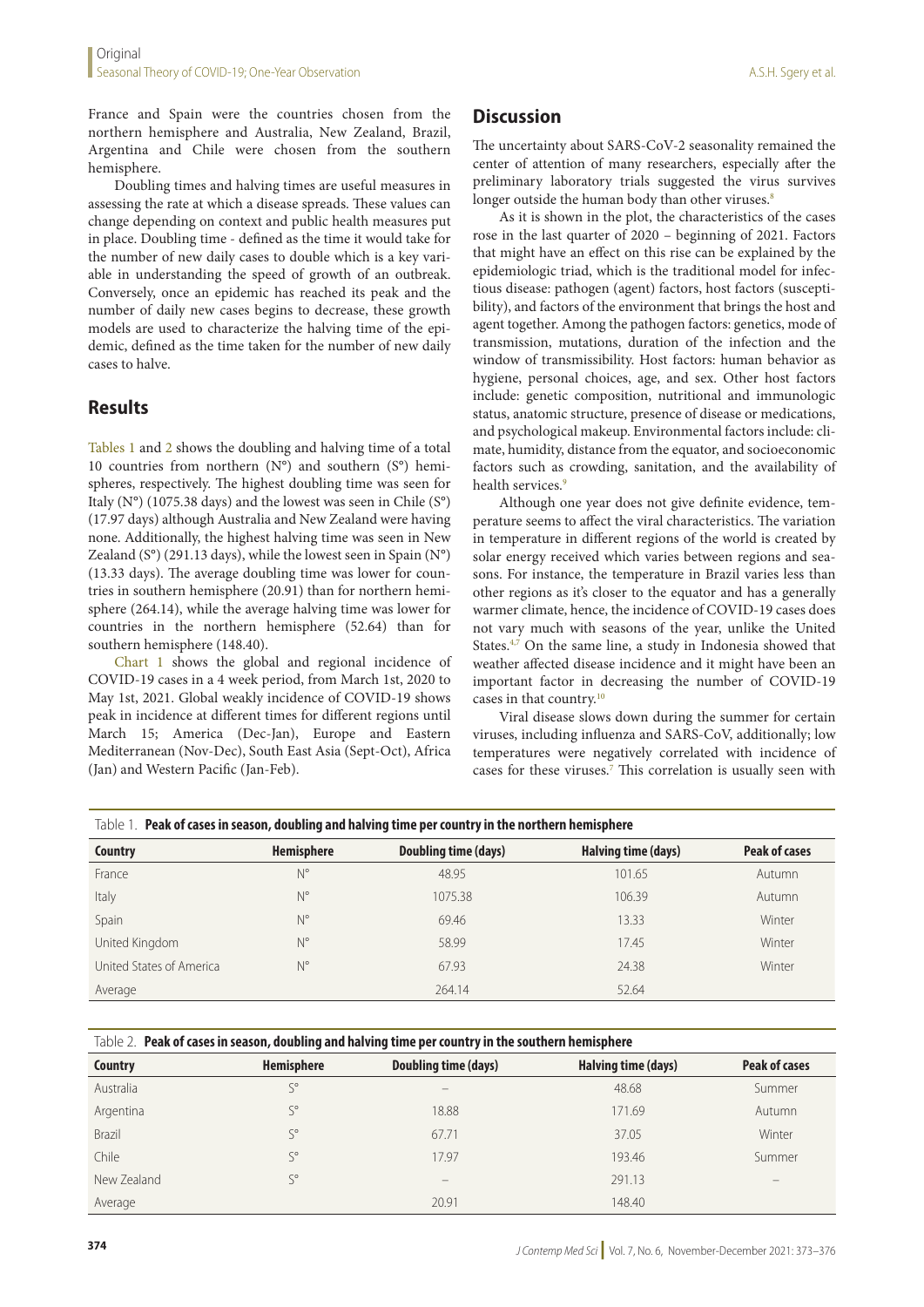





several respiratory viruses and indicates the ability of the virus to survive and spread better in these conditions. This was seen with SARS-CoV epidemic back in 2003.<sup>7</sup> Despite that the data are on the same line for SARS-CoV-2 so far, yet, we cannot confidently declare it to belong to the same group.

Having the seasonality feature is an important predictor for the occurrence of subsequent waves. If SARS-CoV-2 is proven to be seasonal and the onset of its season was predicted, herd immunity can be established early via vaccines, prior to the onset of the seasonality-sensitive second wave of infections that are seen yearly in the viral specific season, to prevent the high incidence of the cases and/or social life restrictions. Will COVID-19 become an annual occurrence, like many other viral respiratory diseases?

In this study, the global linear chart of weekly confirmed COVID-19 cases support the idea of seasonality, although the incidence of cases was increasing in summer, a jump was observed during the late autumn, i.e. November specifically, and winter period. Hence, it's likely that COVID-19, like other common respiratory viruses, influenza for instance, follows a seasonal pattern. The steady increase that was recorded from May until August was likely due to the loosening of infection control measures protocol.<sup>11</sup>

The first outbreak that happened in China, followed by epidemics in Iran, Italy and most of Europe and the USA happened during the coldest months in the year for these countries, and that was distributed within a narrow climatic band.

Timing of peaks differs between countries at different latitudes due to the difference in their mean temperatures in various months of the year. The peaks usually happen in periods when the mean temperature is between 2–10°C. This might be in winter for one country, like Spain, France, USA, for example

(usually on a latitude of 30–50°N), while it might be another season for some other countries, like those in the southern hemisphere, that had a rise and peak in the austral late summer to early autumn.<sup>12,13</sup>

Doubling times and halving times are measures used to assess the rate of a disease spread. The values changes depending on context and public health measures put in place. Depending on these values, countries that are in a northern hemisphere as US, UK, Spain, France ... etc. shows peaks of doubling time during autumn-winter seasons. These measures show a semi-baseline during warm climate of the preceding countries as US and UK for instance. For countries in the southern hemisphere, the concept works the same except for timing; Argentina has the peak in autumn and Australia in summer, for instance.

Many studies have tried to identify the effects of climate on COVID-19 incidence, using data that was available to them, but failed to prove or deny a link between the two. These studies were all done during 2020, before going through one year of COVID-19 pandemic, and thus they used space-fortime substitution to compensate for the fact that they had no single country that went through a full year in the presence of COVID-19 (they used the difference in climate between countries as a replacement for the evolution of COVID-19 over time in a single location).<sup>14-17</sup> On the other hand, in our study, we used data from several countries after going through 1 year of the pandemic, showing the evolution and peaks of incidence, thus being more reliable in predicting the nature of this virus. However, a 2–3 year study would be required to have a definite proof about whether the virus is seasonal or not.

So far, the seasonality of COVID-19 (if exists) appears to be more pronounced at higher latitudes; larger seasonal amplitudes of environmental indicators are observed in higher latitudes. However, the true seasonality of COVID-19 may not be noticed, if noticed might not be strong enough to conclude, in the first years of pandemic since waves of infections are noticed worldwide with new strains which necessitate a longer period of observation to be conclusive for seasonality.

### **Conclusion**

After over one year with pandemic SARS-CoV-2 a seasonal pattern shows-up, this pattern is affected by factors as; temperature, latitude and application of primary protection. To identify the optimal seasonality pattern, the latter should be taken in consideration.

#### **Limitation**

This study was done depending on a one year interval only, yet it was supporting the seasonality theory.

#### **Conflicts of Interest**

The authors declare no conflicts of interest.

# **Funding**

None.